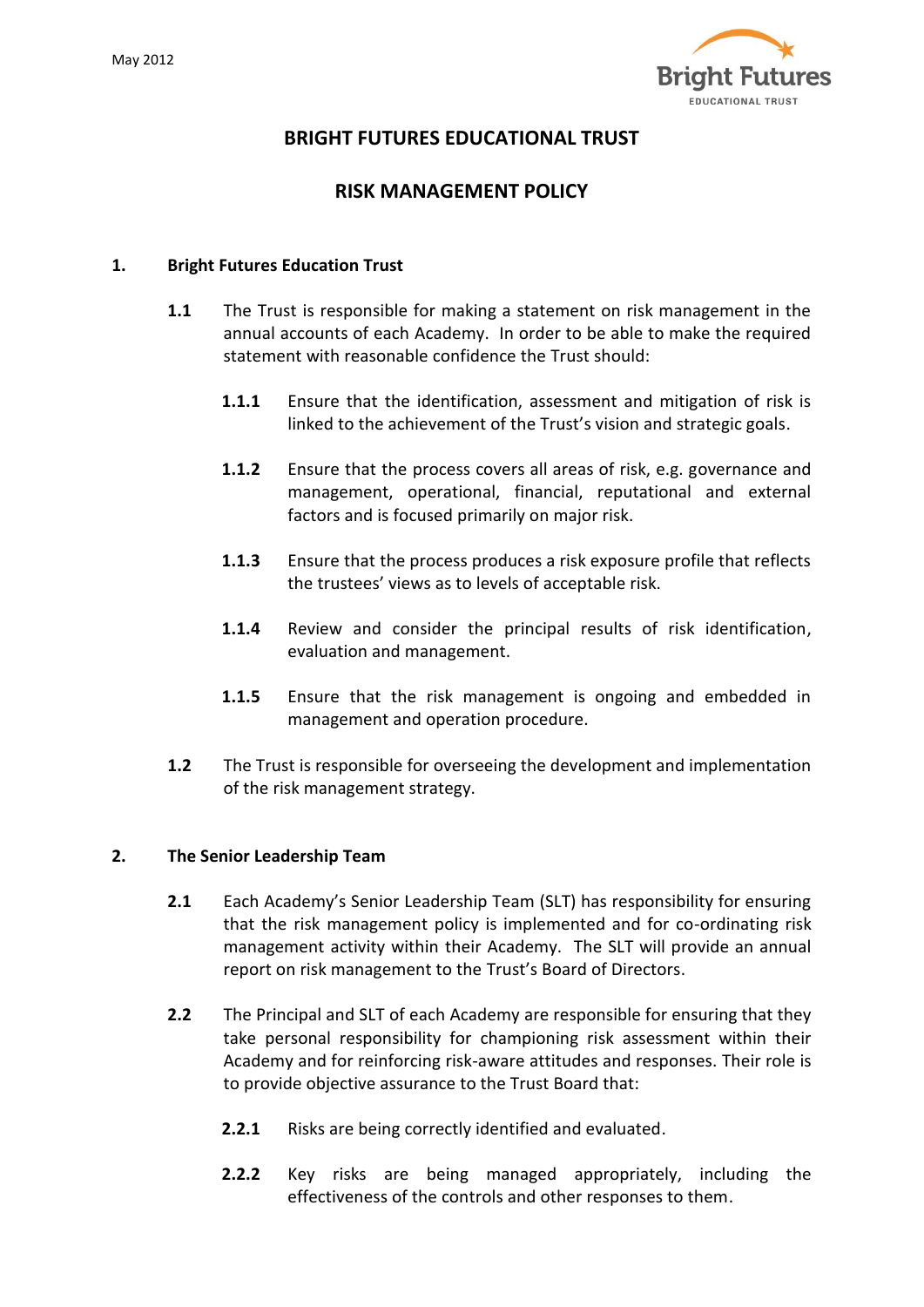- **2.2.3** The risk management framework and internal control framework is operating effectively.
- **2.2.4** Management is properly reporting the status of key risks and controls.

#### **3. Procedure**

**3.1** The Trust has developed a risk management strategy built around a comprehensive risk management and controls assurance framework, as detailed below:

#### **4. Risk Identification**

- **4.1** The process of risk identification will involve both Trust Directors and Senior Management of each Academy. Consideration will be given to the following factors:
	- **4.1.1** The Trust's vision, beliefs, values and strategic goals.
	- **4.1.2** The nature and scale of the Trust's activities, both current and planned.
	- **4.1.3** External factors that may affect the organisation, such as legislation and regulation, and the Trust's reputation with its key stakeholders.
	- **4.1.4** The operating structure, e.g. functions.

#### **5. Risk Assessment**

- **5.1** Each identified risk will be assessed to determine the likelihood of the risk occurring and the potential consequence or impact of its occurrence for each Academy.
- **5.2** The net risk change over the year is highlighted by use of traffic light symbols: Red : Increasing risk Amber : No, or minimal change Green : Reducing risk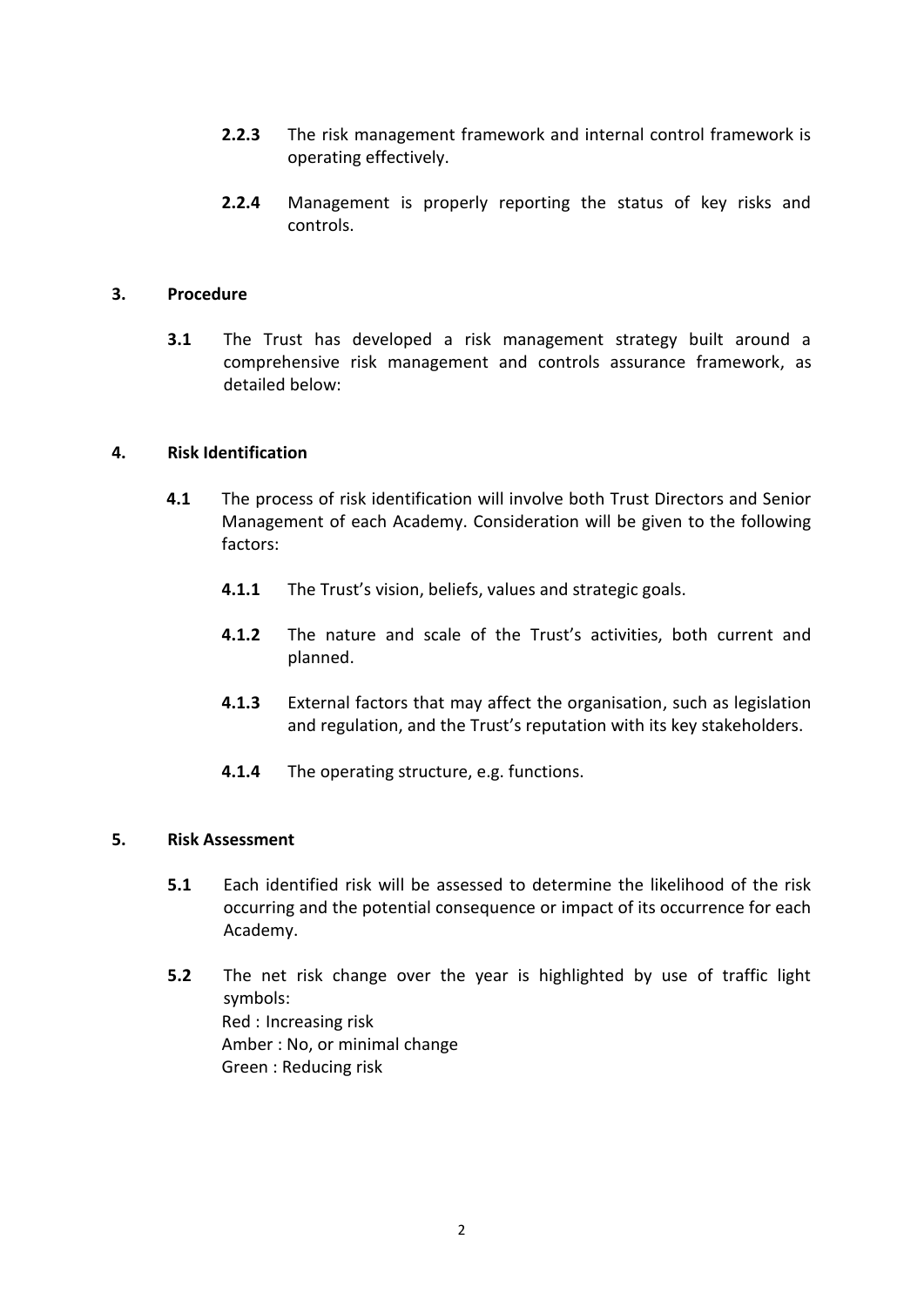**5.3** The following scoring system will be applied to each risk, whereby the risk score represents the product of the impact score and the likelihood score:

| b    | =<br>∽<br>◡ | 4      | ∽<br>◡ |     |     |
|------|-------------|--------|--------|-----|-----|
| Hiah | High        | Medium | Medium | -ow | Low |
| High | High        | Medium | Medium | -ow | Low |

- Key: I = Severity of impact if the risk should crystallise L= Likelihood that the identified risk might crystallise
- **5.4** Each risk will be assessed to determine its "gross" or inherent risk score the higher the score the more urgent the need for the risk to be mitigated and its "net" or residual risk score, taking into account risk mitigation factors (see below), which either lessen the likelihood of the risk occurring or lessen its impact if it does.
- **5.5** Senior Management of each Academy will use the net risk scores to rank those risks that they regard as most serious – the "major risks".
- **5.6** The Trust Board will need to form a view as to the acceptability of the residual risk that remains after mitigation.
- **5.7** The level of risk tolerance may vary depending on the nature of each risk or activity. The Trust Board will also consider the overall risk profile, i.e. the balance between higher and lower risk activities. The boundaries and limits will be communicated to the Senior Management of each Academy to ensure a clear understanding of the risks that can be accepted and those considered unacceptable. This may include identifying "target" risk scores for certain major risks to be achieved after actions to further mitigate the risks.

### **6. Risk Management and Assurance**

- **6.1** For each of the major risks identified the Trust will need to ensure that appropriate action is taken to mitigate these to an acceptable level. They will also wish to gain assurance for those risks showing significant reductions in the gross to net risk score. This will involve:
	- **6.1.1** Establishing the effectiveness of the key factors mitigating, or controlling, the inherent risk.
	- **6.1.2** Identifying further actions and resources required to achieve target risk scores.
	- **6.1.3** Taking responsibility for monitoring the risk and sources of assurance.